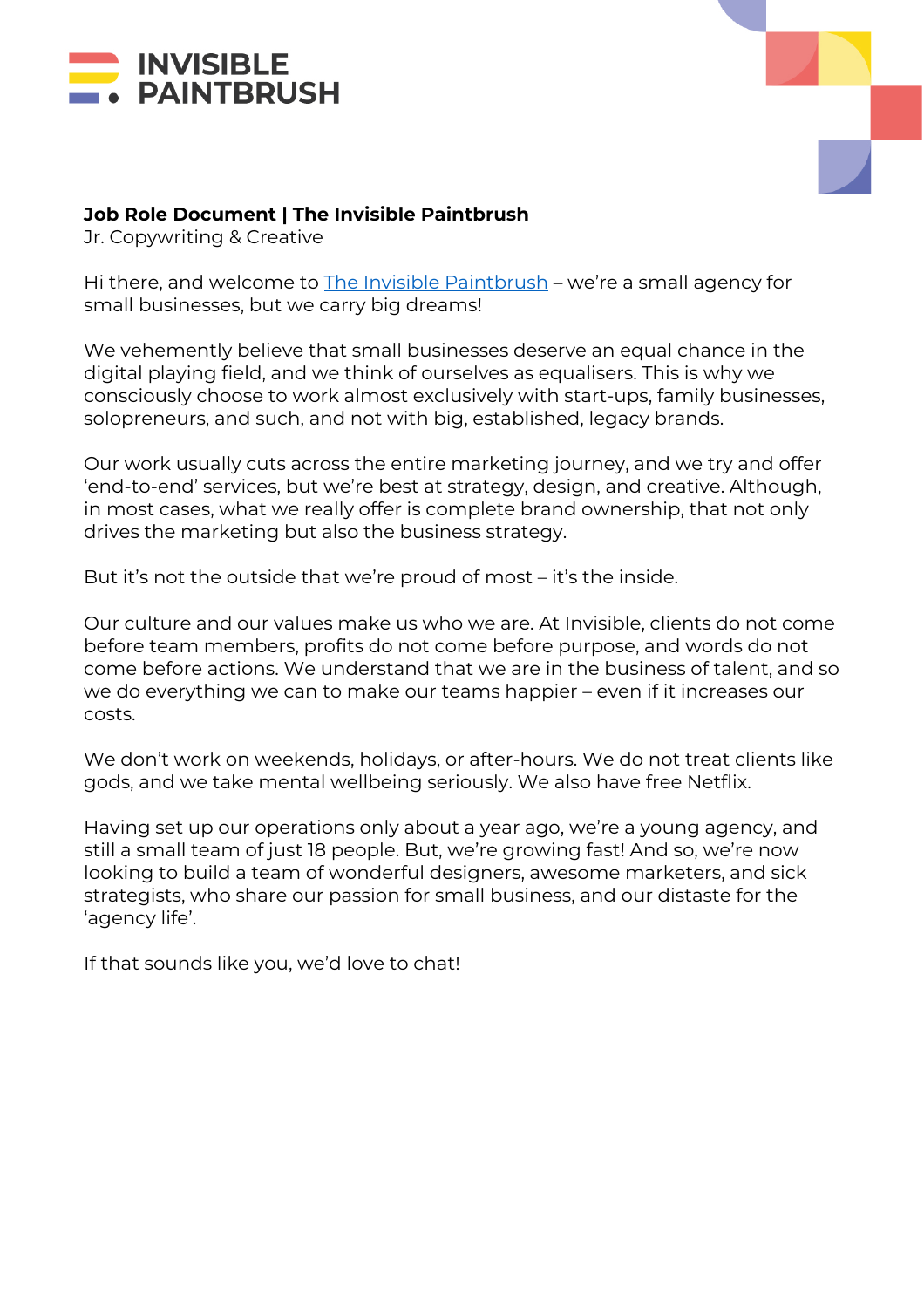



#### **Designation:**

Jr. Copywriting & Creative

#### **Experience:**

0-2 years of agency/marketing experience

## **CTC**:

3 to 5 lacs per annum (based on skill and experience)

**Location:** Bangalore, India or Work From Home

## **One-Line Job Description:**

End to end development of branded content (copy) for digital platforms, including social media content, paid media campaigns, website content, and more.

## **Key Responsibilities:**

- Defining and executing content strategies for brands on digital platforms
- End to end content development, including copy and visual direction
- Executing content calendars in collaboration with the design team

- Liaise directly with clients to present content ideas, receive feedback, implement changes, and deploy the final output

- Track and analyse campaign performance, and share performance reports with the client

- Identify, track, and report on key performance metrics to maintain the overall health of the account and to achieve brand objectives

# **Key Skills:**

Copywriting, Creative Writing, Communication Skills, Campaign Planning